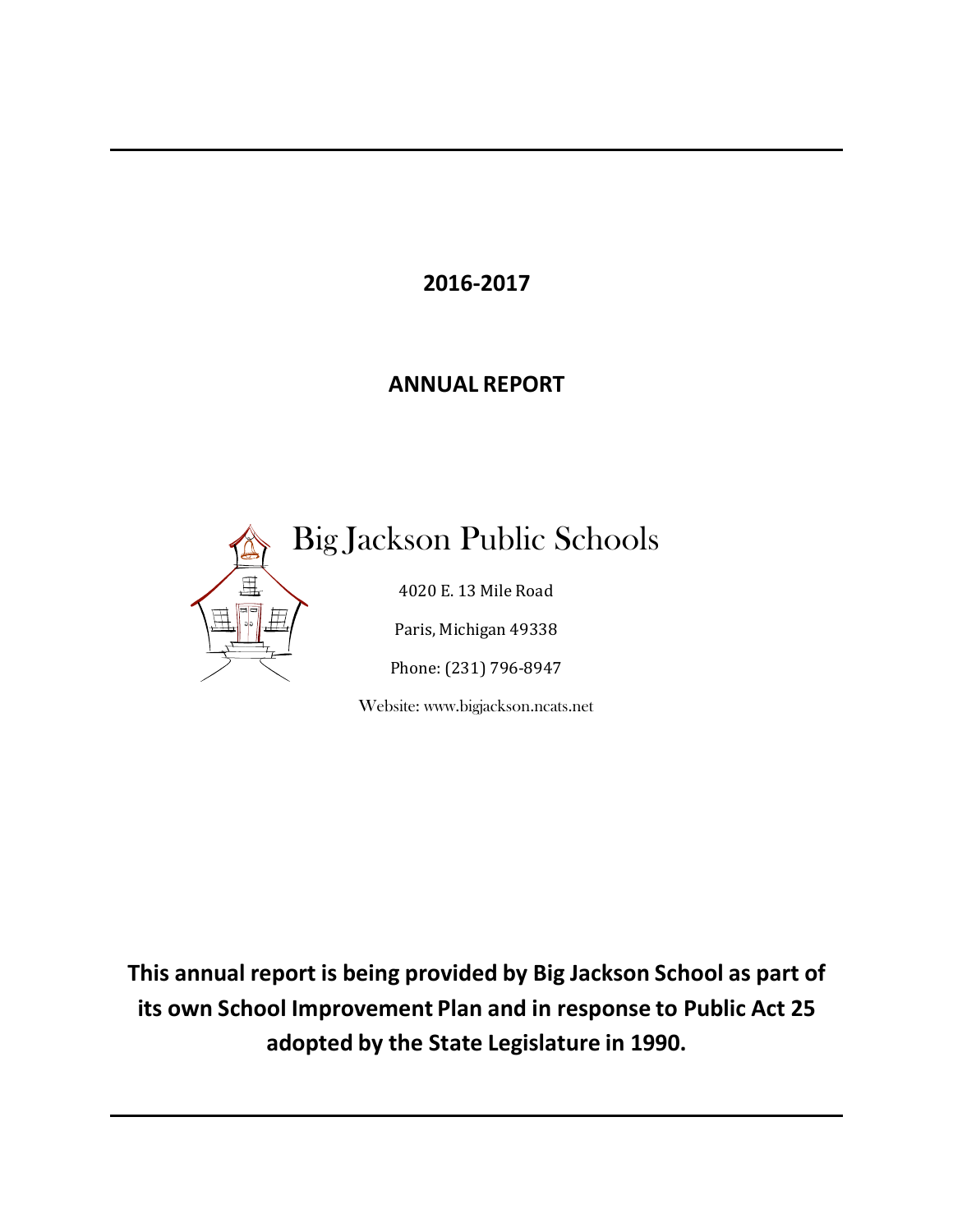### **A message from the Building Administrator**

Big Jackson School is pleased to present this annual report for the Big Jackson Community. In addition to complying with the provisions of the law, this report is also designed to communicate our work in continuously improving our school.

Many thanks to the staff, School Improvement Committee, Parent/Community Group, and School Board for their hours of work and support to make Big Jackson School a wonderful place for students to learn.

It is my hope that you find this report helpful. If you have questions or comments, please do not hesitate to call me at (231) 796-8947.

Sincerely and Educationally,

Rebecca Jackson

Building Administrator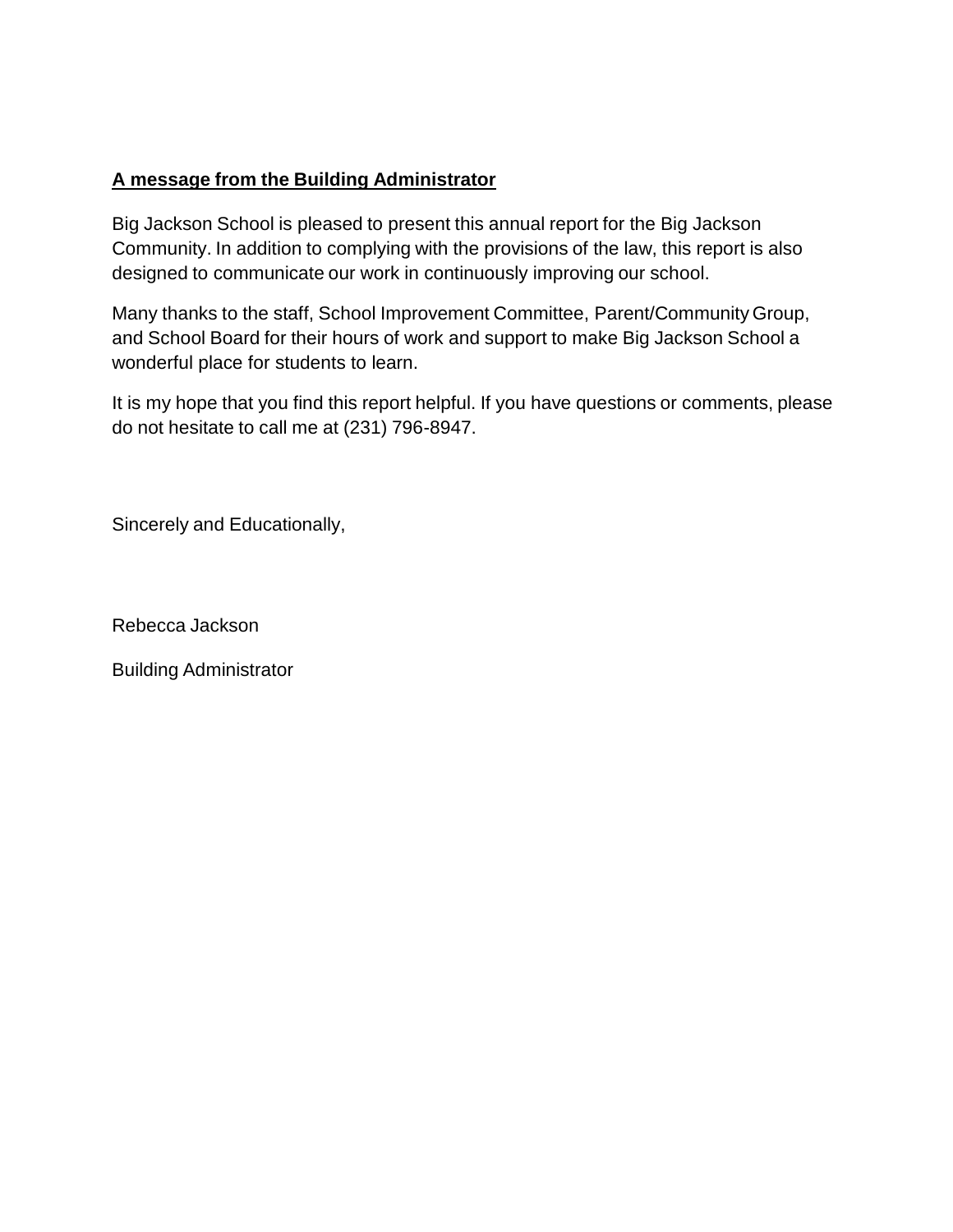# **MISSION STATEMENT**

**Big Jackson Public School is committed to provide, with the help of parents,students and the community, a nurturing,safe, high quality, effective environment for learning.**

**The school is dedicated to ensuring the uniqueness, dignity, and worth of each individual and committed to developing a positive self- imageexpecting that all students will become responsible and contributing members of society.**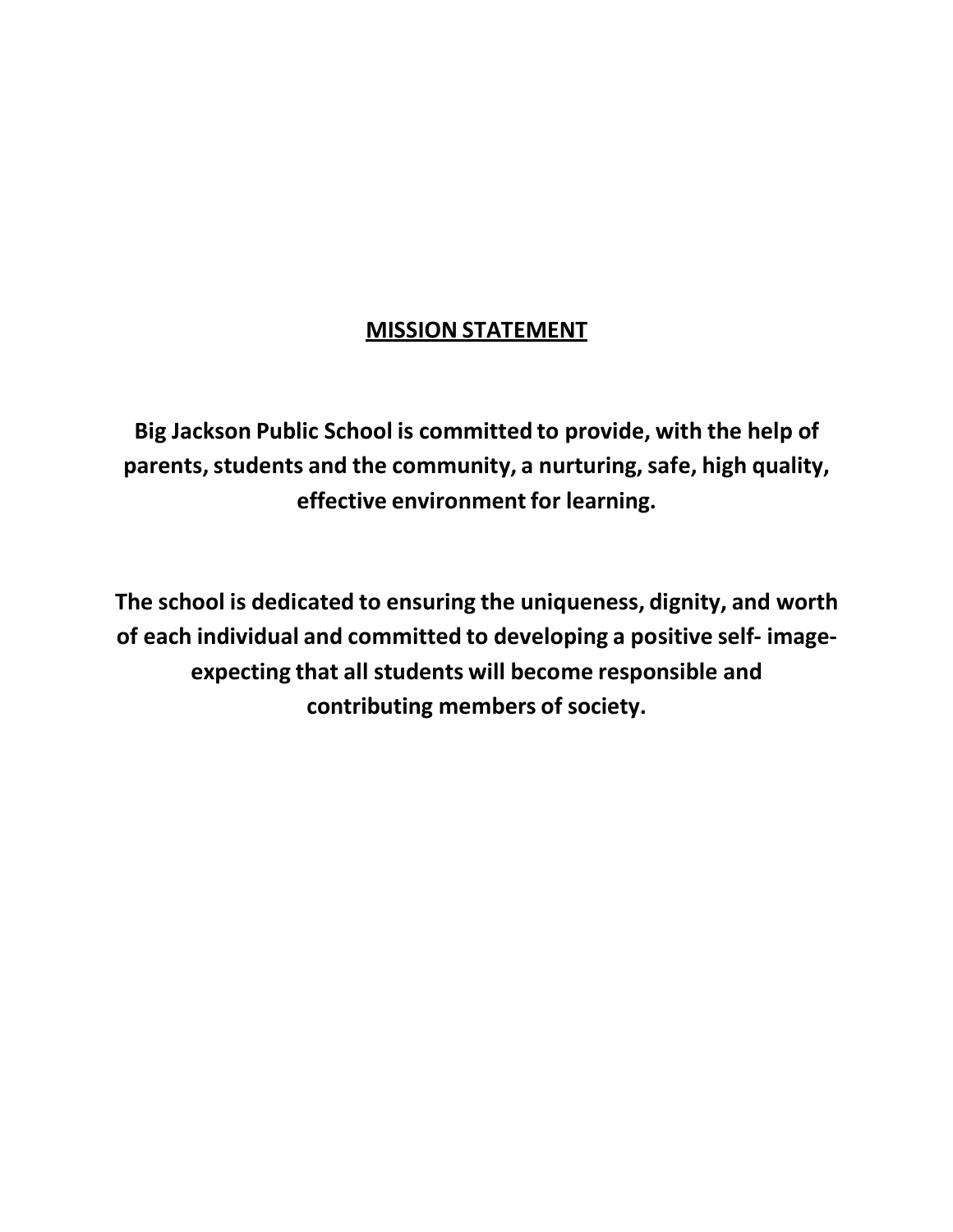### **ACADEMIC CORE CURRICULUM**

**Core Curriculum definesthe performance standardsto be achieved by all students and is based on the district's educational mission and the locally developed goals for students. Big Jackson Public School has designed instructional programs for implementing the core curriculum, including identification of courses and units of study, syllabus, time allocations, and instructional support materials.**

**The Big Jackson core curriculum aligns itself with State and National objectives. One to one technology at Big Jackson Public School has become an important avenue to achieve these goals.**

## **STAFF**

**Big Jackson Public School teaching staff are fully certified in Elementary Education.**

| Rebecca Jackson           | <b>Building Administrator</b> |
|---------------------------|-------------------------------|
| <b>Lisa Murphy</b>        | Grades 3-5                    |
| <b>Jennifer England</b>   | <b>Grades K-2</b>             |
| <b>Curt Wilkinson</b>     | <b>Bus Driver/Maintenance</b> |
| <b>Stephanie Mikolich</b> | Custodian                     |

### **DISTRICT SCHOOL IMPROVEMENT STATUS REPORT**

**During the 2016-2017 school year, the administrator and staff have worked toward meeting the school improvement goals. Reading Now Network continues their work at Big Jackson School as a target school. The school has a team of reading specialists to support the staff and studentsto assure all students are reading at grade level by third grade. All Big Jackson staff are certified in CPI (Crisis Prevention Intervention). Big Jackson School has adopted the Positive Behavior Support program for behavior interventions in the school. It is being implemented, and continuous improvement is on-going.**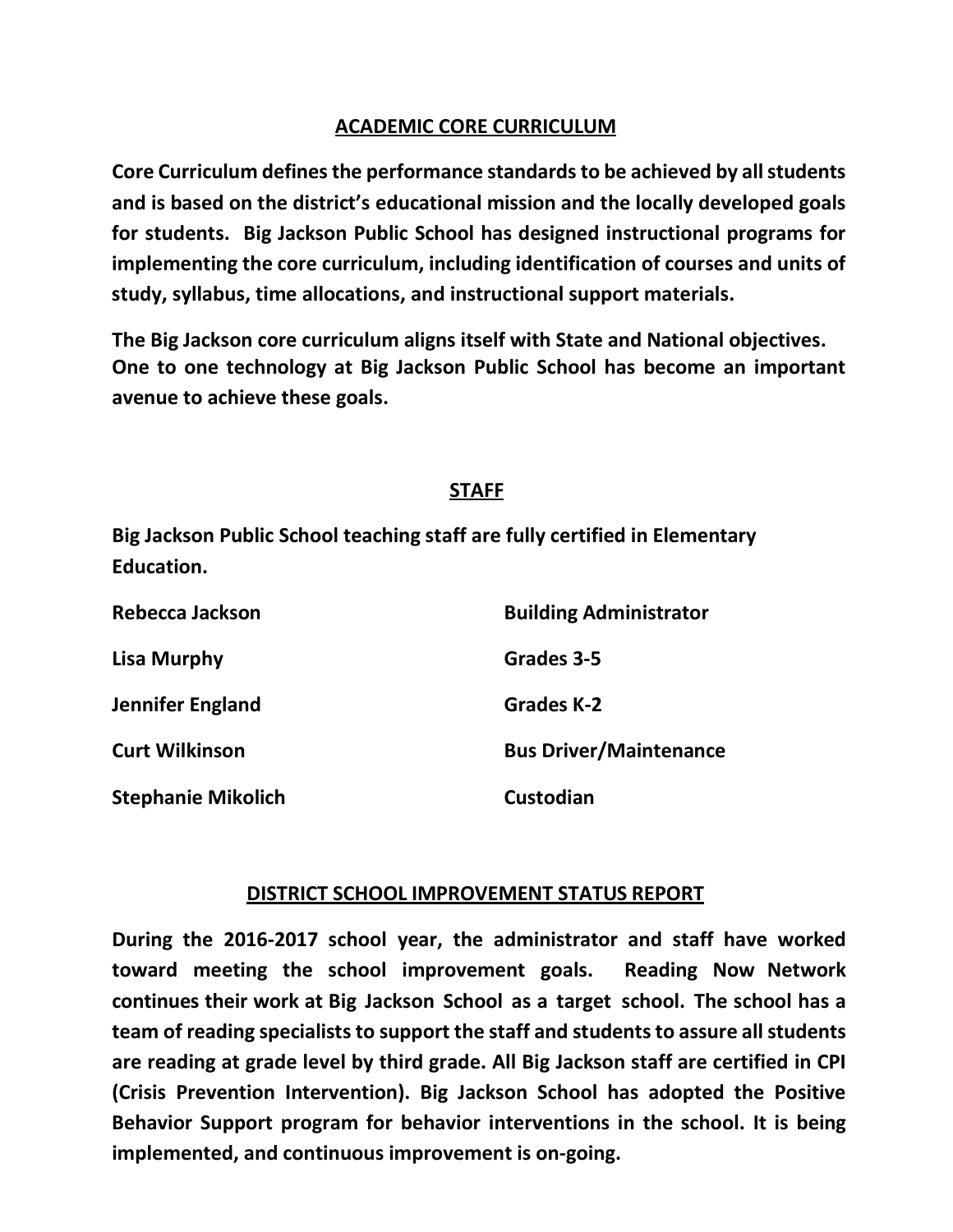**In order to continue our 4-day week waiver, REAP monies purchased tablets for each student. Students use the tablets for instructional intervention during their long bus ride and after their breakfast in the morning. Tablet use has resulted in only 2 bus discipline slips being issued this past year, as opposed to over 50 slips in previous school years. Students have ELA and math apps to use on the tablets. Apps are upgraded periodically to hold student interest.**

**With the support of the Parent/Community Group, a new computer program was purchased for ELA including grades K-6. The reading component is called R.A.Z. Kids, and has been met with great enthusiasm. Another component allows teachers to supplement their science lessons, which is has been a targeted area of improvement.**

**The Employee Handbook and the Student Handbook have been revised to meet current policies and expectations.**

**Professional Development opportunities this past year included: CPI training, CPR training, The Thoughtful Classroom, Guided Reading instruction, Literacy Coaching, Tier II of PBIS training, Behavior Plans, Reading in the Multi-Grade classroom (Using Leveled vs. Graded Reading), and Science Roll Out.**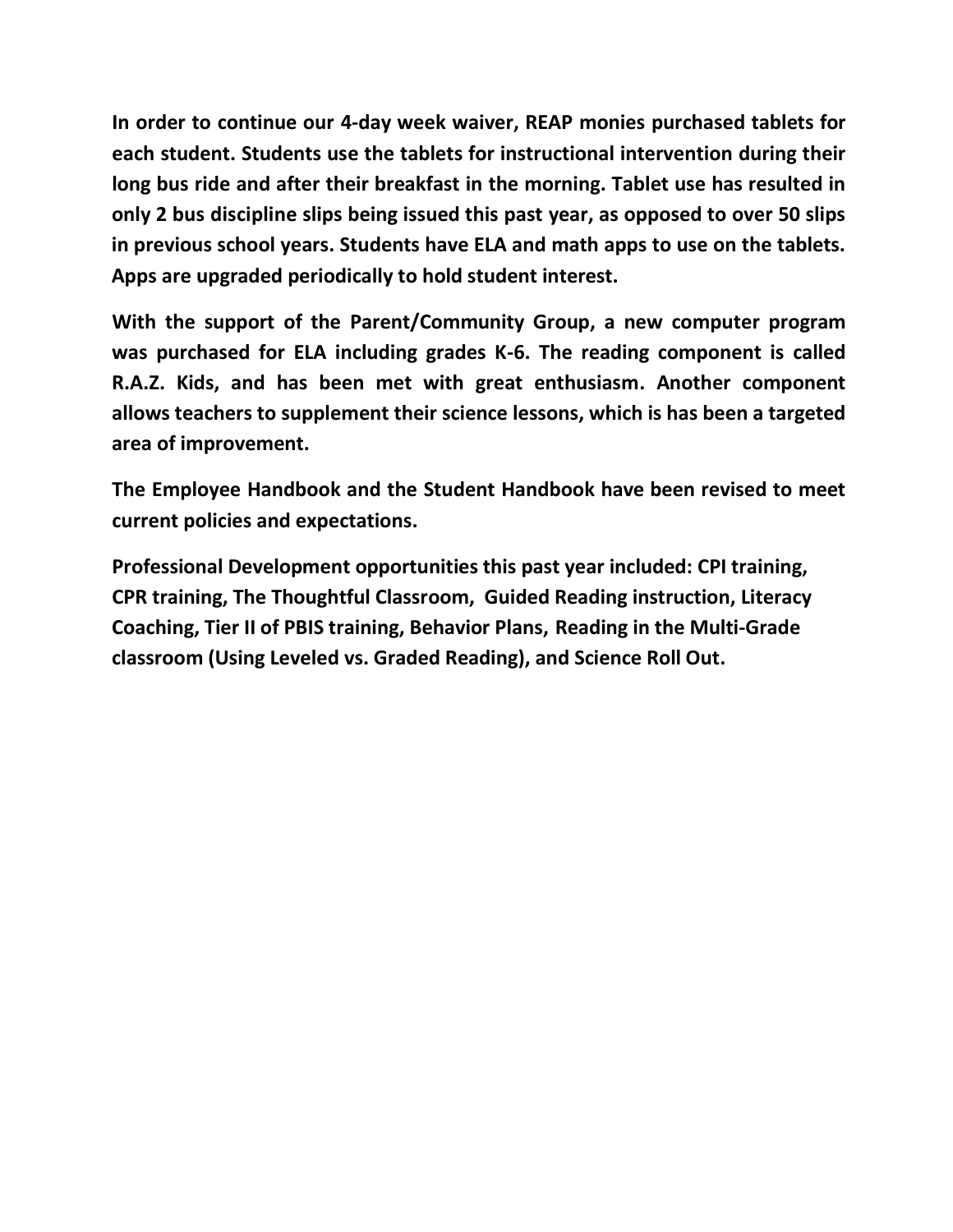## **PARENT/COMMUNITY INVOLVEMENT**

**Student success has a great deal to do with the involvement of parents and guardians. We are extremely proud of the active involvement of our Big Jackson families and community members.**

**Parents and guardians assist with hot lunch, field trips, carnivals, building and playground renovations, Kindergarten Interventions, Reading and Math Intervention Programs, and room monitors.**

**The group of supporters meets the first Wednesday of each month at 4:00 p.m.**

**Big Jackson School welcomes and supports this parent and community support. If you would like to volunteer, please contact us: 231-796-8947.**

## **PARENT/TEACHER CONFERENCE PARTICIPATION**

**Grades K-2: 100% Grades 3-6: 100%**

## **Board of Education 2016-2017**

**Brad Crawford Lynn Ulman Trustee Laura Johnson Secretary Susan Jones V.P./Treasurer Charlotte Lockerby Trustee** 

**President**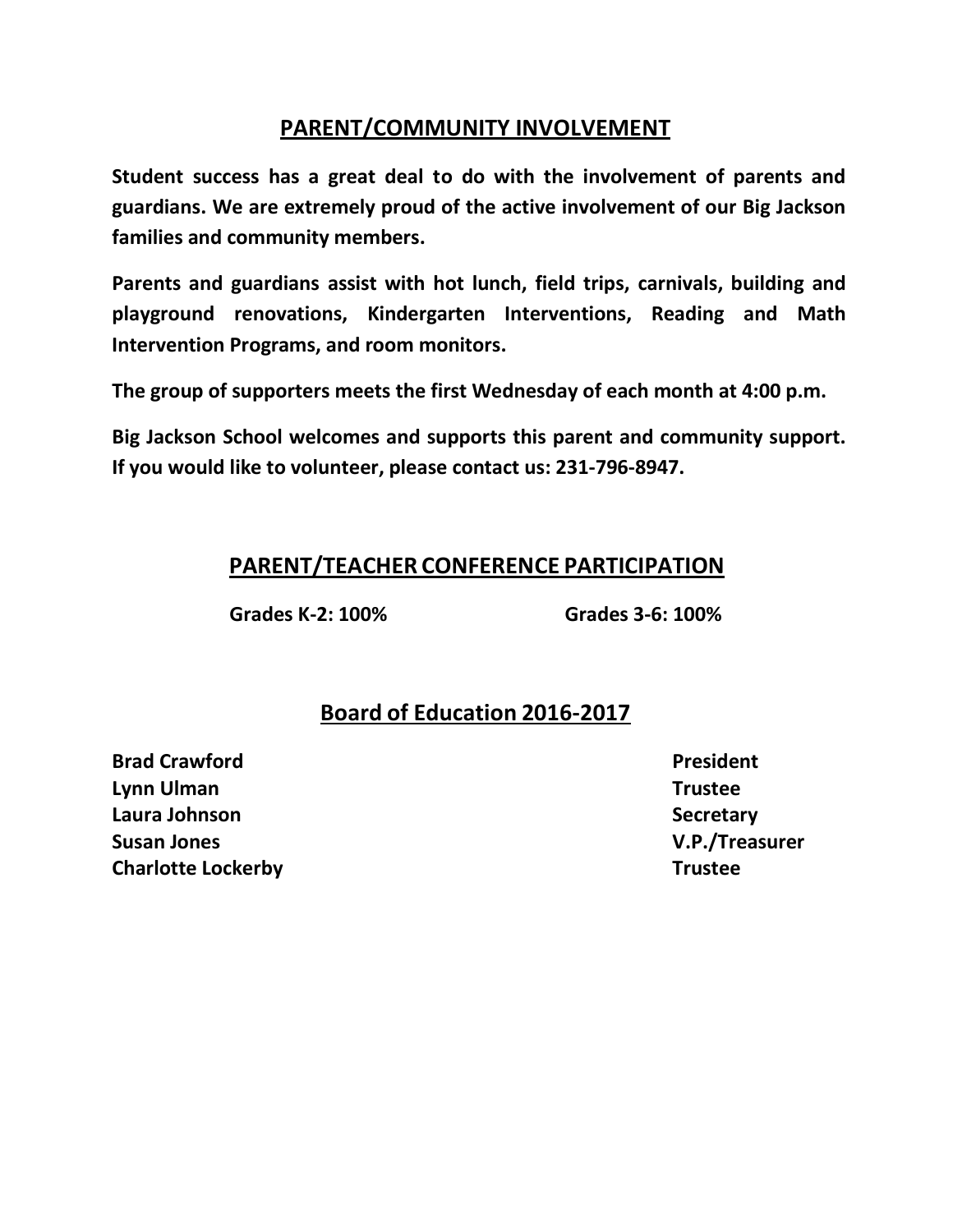### **BIG JACKSON SCHOOL DISTRICT**

### **Per Student Analysis**

### **Revenues**

| <b>Fiscal Year</b> | <b>Students</b> | Local | <b>State</b> | Federal | <b>Interdistrict</b> | <b>Total</b> |
|--------------------|-----------------|-------|--------------|---------|----------------------|--------------|
| 2008-2009          | 37              | 5167  | 2601         | 1396    |                      | 9164         |
| 2009-2010          | 32              | 6512  | 3281         | 1754    |                      | 11547        |
| 2010-2011          | 38              | 5295  | 1931         | 1533    |                      | 8759         |
| 2011-2012          | 39              | 5081  | 2080         | 1030    |                      | 8191         |
| 2012-2013          | 34              |       |              |         |                      |              |
| 2013-2014          | 46              | 4574  | 3547         | 1369    |                      | 9490         |
| 2014-2015          | 45              | 4484  | 2813         | 944     | 584                  | 8825         |
| 2015-2016          | 32              | 7553  | 2548         | 1592    | 222                  | 11915        |
| 2016-2017          | 20              | 11912 | 1551         | 2017    | 145                  | 15625        |

### **Expenditures**

| <b>Fiscal Year</b> | <b>Students</b> | <b>Instruction</b> | <b>Support</b> | <b>Total</b> |
|--------------------|-----------------|--------------------|----------------|--------------|
| 2008-2009          | 37              | 6882               | 4629           | 11511        |
| 2009-2010          | 32              | 4853               | 10989          | 15842        |
| 2010-2011          | 38              | 4425               | 4458           | 8883         |
| 2011-2012          | 39              | 4519               | 4527           | 9046         |
| 2012-2013          | 34              | 5400               | 5670           | 11070        |
| 2013-2014          | 46              | 4954               | 4542           | 9496         |
| 2014-2015          | 45              | 3060               | 4444           | 7504         |
| 2015-2016          | 32              | 4310               | 5726           | 10036        |
| 2016-2017          | 20              | 5615               | 9272           | 14887        |

### **Total Expenditures**

|                    |                 | <b>Including Capital Outlay</b> | <b>Excluding Capital Outlay</b> |
|--------------------|-----------------|---------------------------------|---------------------------------|
|                    |                 | <b>Debt Service</b>             | <b>Debt Service</b>             |
| <b>Fiscal Year</b> | <b>Students</b> | Aver. Expen. Per Student        | Aver. Expen Per Student         |
| 2008-2009          | 37              | 9080                            | 11511                           |
| 2009-2010          | 32              | 10989                           | 15842                           |
| 2010-2011          | 38              | 9023                            | 8883                            |
| 2011-2012          | 39              | 9087                            | 9046                            |
| 2012-2013          | 34              | 113847                          | 11070                           |
| 2013-2014          | 46              | 9496                            | 9496                            |
| 2014-2015          | 45              | 8549                            | 7504                            |
| 2015-2016          | 32              | 10469                           | 10036                           |
| 2016-2017          | 20              | 15349                           | 14887                           |
|                    |                 |                                 |                                 |